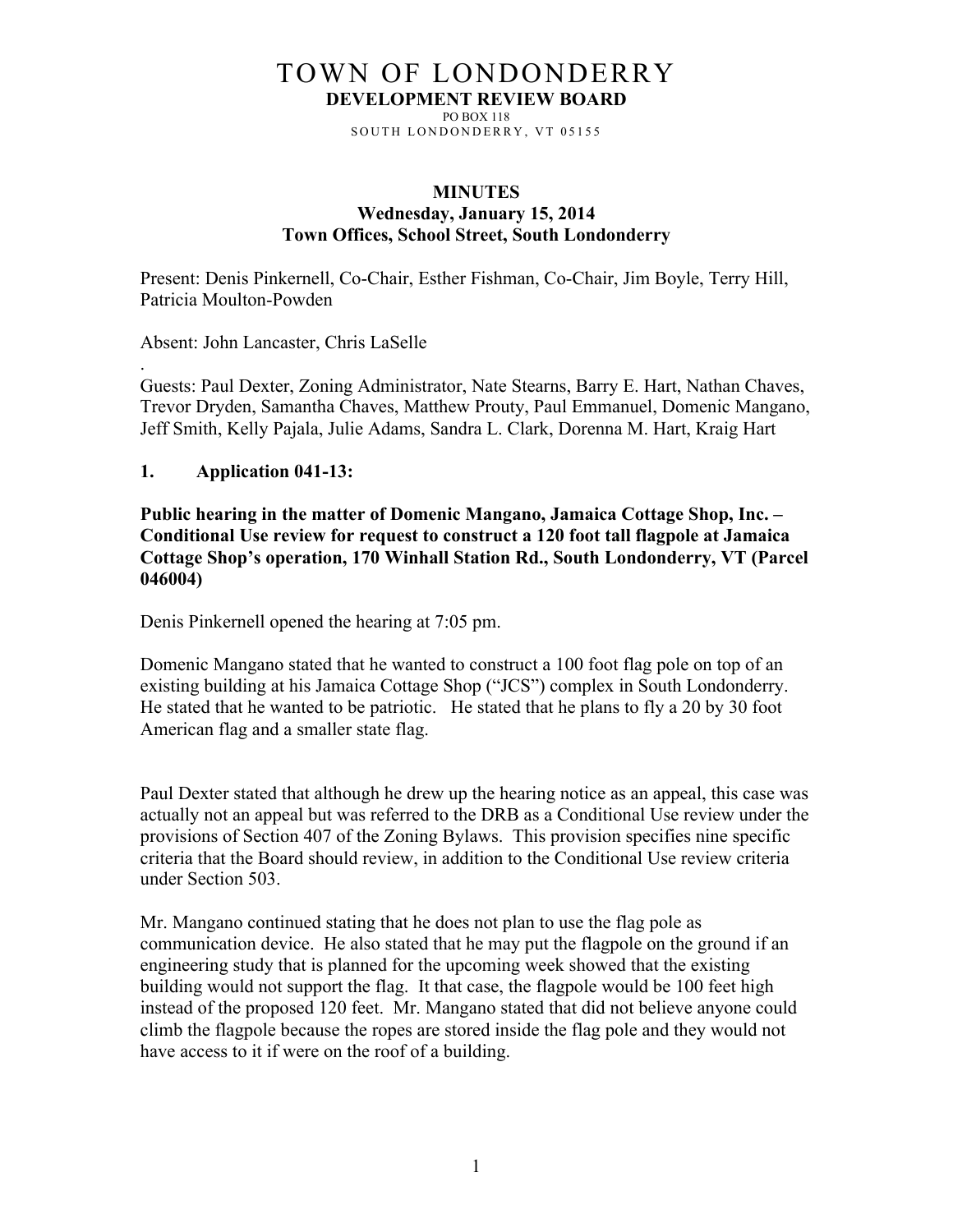Mr. Mangano stated that the flagpole would meet the required setbacks, even as they are increased per Section 407. He stated that an existing smokestack at the facility is 75 feet high and that the boiler feeding the smokestack is not currently used and that the smokestack may be removed in the future. He stated that he currently uses the smokestack as a guide to people trying to find his operation and that he would use the flag in the same fashion. He stated that a 75 foot flagpole might interfere with the smokestack. He stated that he planned to light the flag from the ground, consistent with flag flying etiquette.

Trevor Dryden and Jeff Smith, both neighbors to the JCS supported the proposal stating it would be a "cool" and "awesome" way to welcome to people to town. Sandra Clark thought it might set a precedent for other business to use flagpole to advertise businesses. Paul Emmanuel asked if etiquette required lighting the flag at night and would prefer it unlit to preserve the dark night sky. Trevor Dryden noted that there is a one hundred foot flagpole at Town Hall in Winhall.

Mr. Mangano agreed to provide to the Board the results of his engineering review which would help he decide whether the flag pole would be mounted on a building or on the ground.

The hearing was closed at 7:29 pm.

## **2. Application 043-13**

## **Public hearing in the matter of Dorenna and Kraig Hart, Frog's Leap Inn - appeal of Zoning Administrator's determination that neighboring Chaves Londonderry Gravel Pit, LLC's operation on Route 100 Londonderry, VT (Parcel 103016) is a pre-existing non-conforming use that is grandfathered.**

Denis Pinkernell opened the hearing and the Appellants identified themselves as Dorenna and Kraig Hart. Mrs. Hart asked that the matter be postponed due to heavy workload between January and April, the fact that their appeal of the Chaves Act 250 permit was still ongoing and that they were preparing some geological information that needed time to be completed. Paul Dexter stated that he supported the delay because the matter has been ongoing for several years, grandfathering was a complicated issue and he had allowed the Chaves many months to respond to question about the operation. Nate Stearns, an attorney for Chaves, stated that he did not object to the requested extension but would like a chance to respond to whatever information the Harts submitted in April, prior to the next hearing in the matter.

Based on these statements, the Board granted the requested extension and established the flowing case schedule:

April 14, 2014 – Any additional information and pre-filed testimony to be filed with the DRB and all parties.

April 28, 2014 – Any response to this information and testimony to be filed with the DRB and all parties.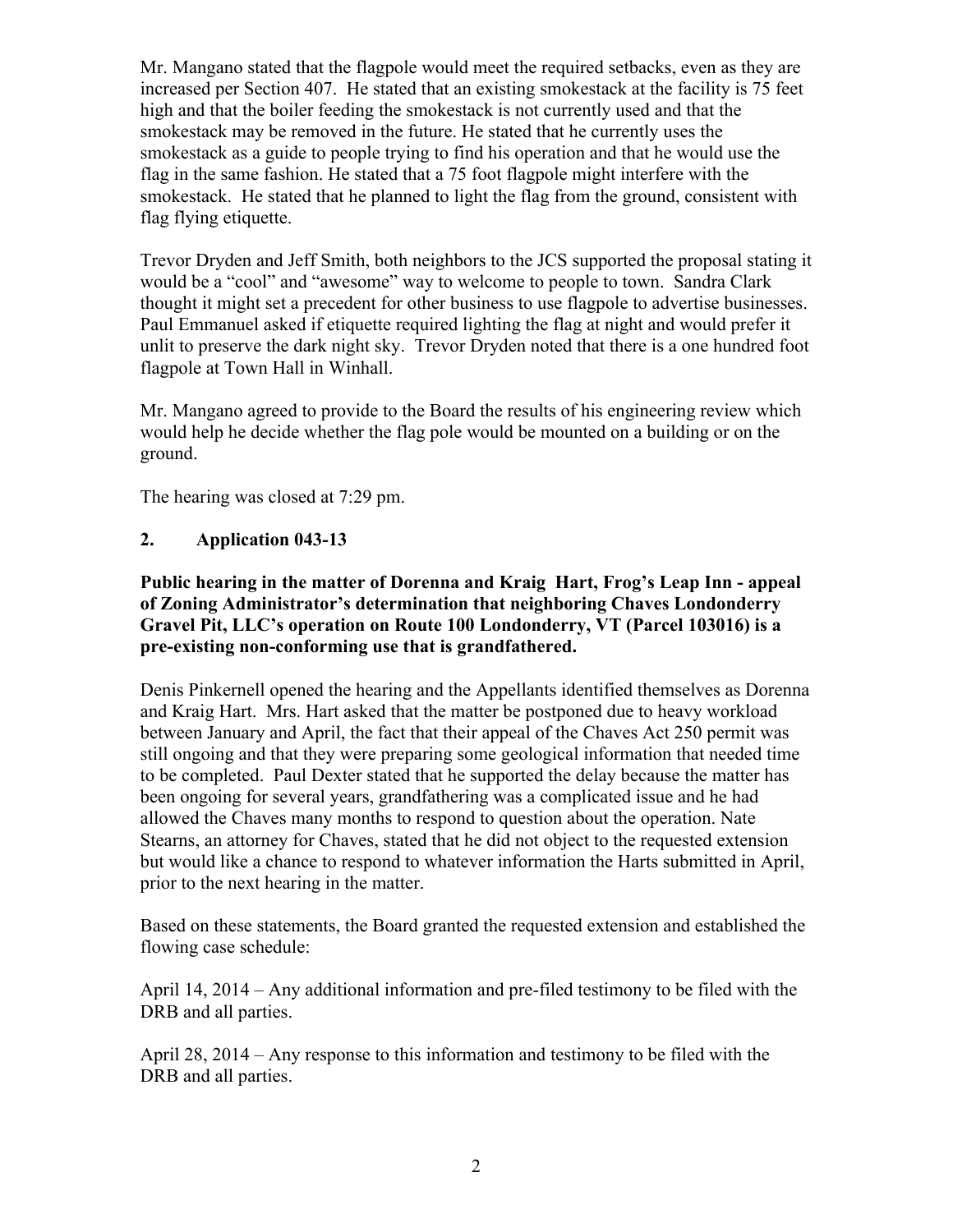May 21, 2014 – Hearing re-convenes.

The Board established that the parties to this appeal are:

Paul Dexter, Londonderry Zoning Administrator

Kraig and Dorenna Hart, Owners of the Frogs Leap Inn

Chaves Londonderry Gravel Pit, L.L.C., represented in this matter by Nate Stearns, attorney with the firm of Hershenson, Carter, Scott and McGee, P.C.

Paul Dexter agreed to submit an email to these parties containing this schedule

At 8:10, the hearing was recessed until May 21, 2014.

# **3. Discussion about Compliance of Hunter Excavation regarding Rock Crushing and Storage of Materials.**

Jim Boyle stated that he believes Hunter Excavation had exceeded the terms of his site plan and permit because he was operating a rock crusher in the summer and fall and he is storing large quantities of rock on his premises. Paul Dexter stated the he was made aware of the crushing in the fall that he spoke to Hunter Kaltsas about the crushing telling him that it was not allowed under his current permit. Hunter told him that it had stopped and that he would not crush rock again without first seeking a permit amendment. Paul Dexter agreed to look into other actives at the site that to determine if they exceed the current permit limitations

# **4. Discussion about sign replacement at Stoddard Restaurant**

Paul Dexter stated that he was reviewing a permit for a sign replacement at Stoddards restaurant. He stated that under a strict reading of the Flood Zone regulations, that a sign permit could be considered a structure and that the permit would require Conditional Use review and Flood Hazard review. He stated that the applicant planned to use the existing support structure and change only the face of the sign and that the applicant stated that the sign structure had been there since the 1970s and was in good condition.

Paul Dexter stated he was inclined to approve the sign permit application if it met all the other sign criteria, without referring it to the Board for Conditional Use and Flood Hazard review. The Board agreed that that would be a reasonable course of action.

# **5. Town Website**

Esther Fishman stated that Paul Gordon approached her about DRB related information for the town website. Paul Dexter agreed to coordinate with Paul Gordon and provide the names of all DRB members for the site, and approved minutes of DRB meetings. The Board agreed that the website should contain links to the Zoning Bylaws and Zoning application forms.